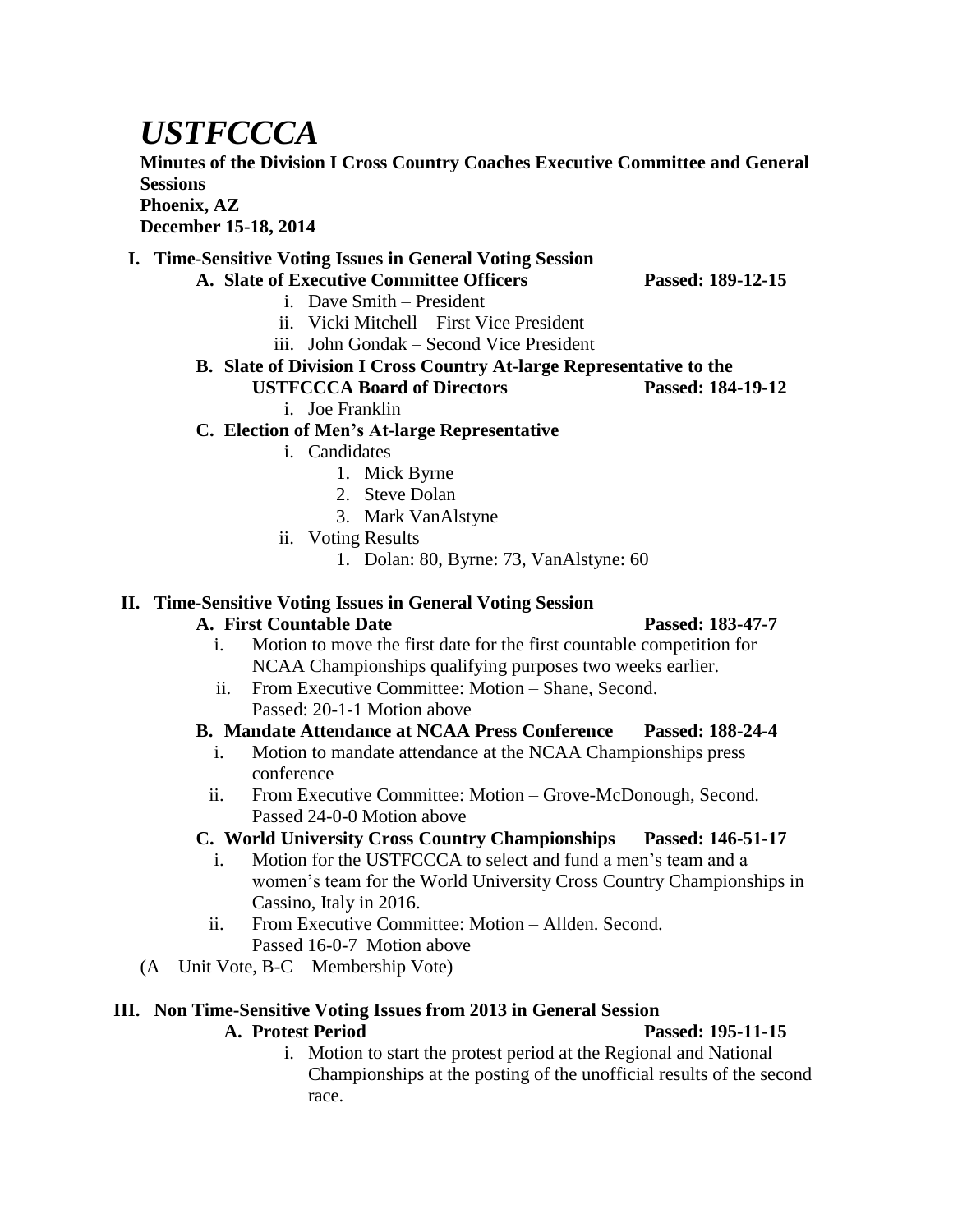iii. From Executive Committee (2013): Motion – Harwick, Second. Passed 24-0-0

(Member vote)

# **IV. Non Time-Sensitive Voting Issues in Executive Committee**

#### **A. Regional and National Meet Check in**

- i. Motion to eliminate check in at the Regional and National Championships.
- ii. Motion Grove-McDonough, Second Passed 20-2-2

#### **B. Volunteer Coach Recruiting Responsibilities**

- i. Motion to allow volunteer coaches to perform limited recruiting duties
- ii. Motion Hipp, Second
	- Passed 20-2-1 [was voted down in T&F General Voting Session]

#### **C. B-team Designation**

- i. Motion to eliminate the B-team designation for NCAA qualifying consideration
- ii. Motion Byrne, Second Passed 16-5-2

#### **D. Regional and National Meet Check in**

- i. Motion to extend the current check in period to 90-minutes prior to the start of the race.
- ii. Motion Houchin, Second Failed 9-3-11

(Items A-C will be voted on at 2015 General Voting Session)

#### **V. Voting Issues in Regional Breakout Sessions**

#### **A. Men's Regional Representatives**

Mid Atlantic: Bob Hamer (Rider  $-1^{st}$  Term) Southeast: Steve Walsh (William  $\&$  Mary – 1<sup>st</sup> Term) West: John Oliver (Stanford  $-1<sup>st</sup>$  Term)

#### **B. Women's Regional Representatives**

Midwest: Mason Cathey (Oklahoma State – 1<sup>st</sup> Term) Mountain: Isaac Wood (Weber State – 1<sup>st</sup> Term) South: Tony Houchin (Alabama-Birmingham – 1st Term) Southeast: Mackenzie Wartenberger (Radford – 1<sup>st</sup> Term)

#### **VI. Executive Committee – Other Topics**

#### **A. NCAA Championships Issues**

- i. Discussed proposal from Matt Esche for a one-site 64-team Regional Championship. A working group was formed chaired by Esche.
- ii. Recommended maintaining status quo with individual box assignments.
- iii.Discussed host site coordinating/financing team tents.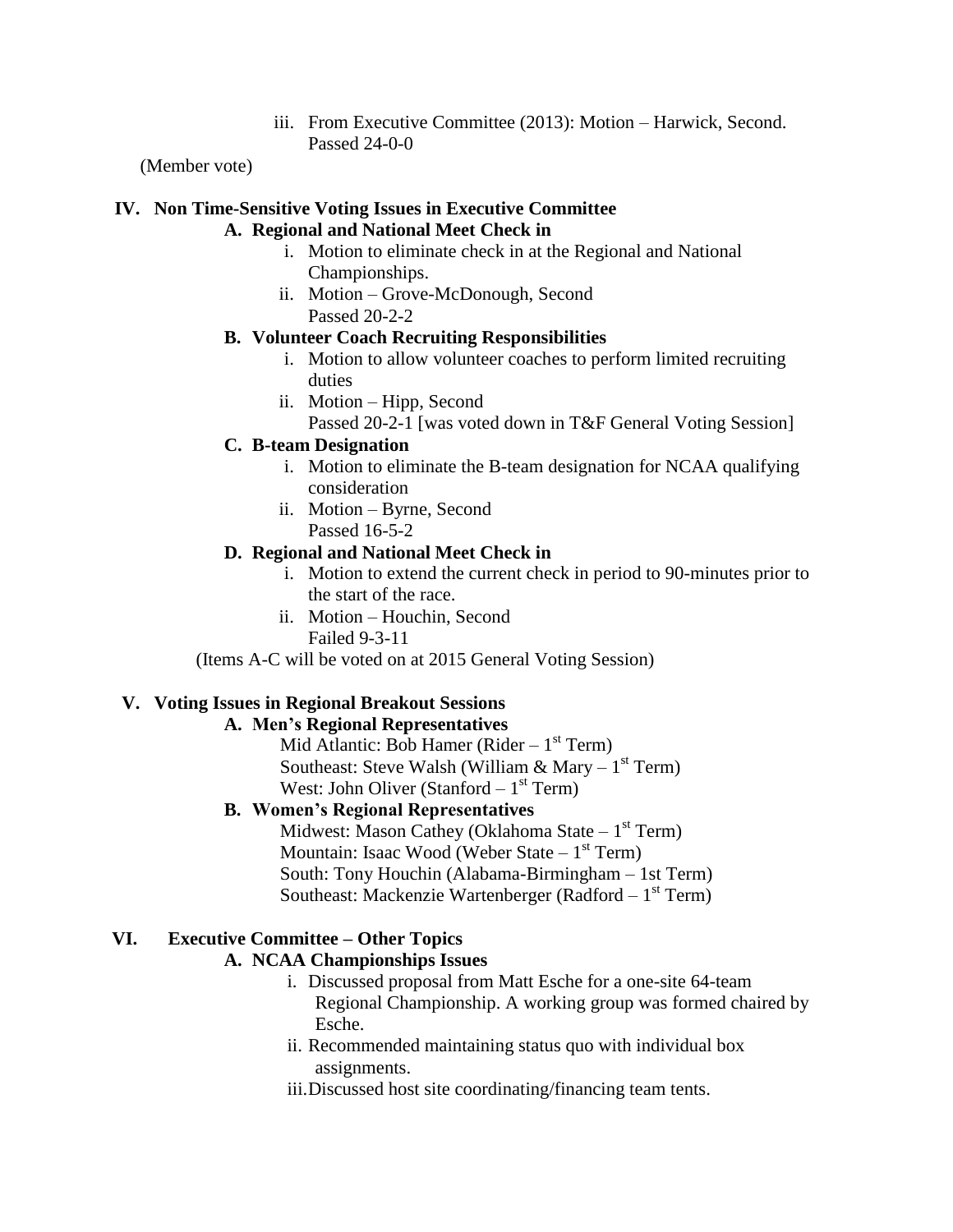iv.Review of Regional and National meet check in procedure

#### **B. Other Issues**

- i. Charnele Kemper NCAA Academic and Membership Affairs outlined NCAA governance structure changes. She also showed willingness to review NCAA minimum and maximum competition requirements.
- ii. Jeff Mlynski NCAA Assistant Director of Championships and Alliances and Gina Sperry – NCAA Division I Track & Field and Cross Country Sport Committee Chair. They are receptive to meeting with Division 1 Executive Committee leadership at Sport Committee meetings at national championships. Discussed regional and national meet bid process.
- iii. Tom Lewis gave an update on the work of the Joint Divisional Stats Package Standardization Committee for results formatting and presentation.
- iv. Dave Stelnik from DirectAthletics provided an update on TFRRS-XC

#### **E. USTFCCCA Division I Cross Country Committee Reports**

- i. **Secretary's Report** Jones. 2013 Minutes reviewed and accepted.
- ii. **Nominations and Elections –** Braman. See I.A-C above
- iii. **Awards Committee** Mitchell. Update on changes implemented for 2014
- iv. **Law & Legislation Committee**  Jones. No report
- v. **Championships Committee –** Harwick. No report
- vi. **Polls Committee** Smith. Reviewed 2014 rankings and polls. Previewed 2015 Poll dates.
- vii. **Working Group on Playing and Practice Season**  Smith.

Considerations to make cross country relevant as a competitive sport. Three issues: 1. Length of non-countable season, 2. B-teams, 3. Consequences for a loss.

- viii. **Working Group on Poll Philosophy**  Mitchell.
- ix. **Joint Divisional Course Requirements** Hipp

Recommendations for revisions to Rule 8 for course requirements was rejected by the NCAA Track & Field and Cross Country Rules **Committee** 

#### **F. 2015 Executive Committee Conference Call Schedule**

i. February 4, April 1, June 3, August 5, September 2, October 7, November 4, December 2

#### **VII. General Session – other topics**

#### **A. Presentations**

- i. Jeff Schemmel of College Sports Solutions on how to make collegiate track & field/cross country more prominent.
- ii. Charnele Kemper NCAA Academic and Membership Affairs outlined NCAA governance structure changes.
- iii. Next year's convention dates: Tuesday, December 15, 2015 through Friday, December 18, 2015.

#### **Executive Committee Meetings (Sean Cleary presiding: 12/15, Dave Smith presiding: 12/16-12/18)**

12/15/14 Called to order at 8:02 am. Adjourned at 12:45 pm.